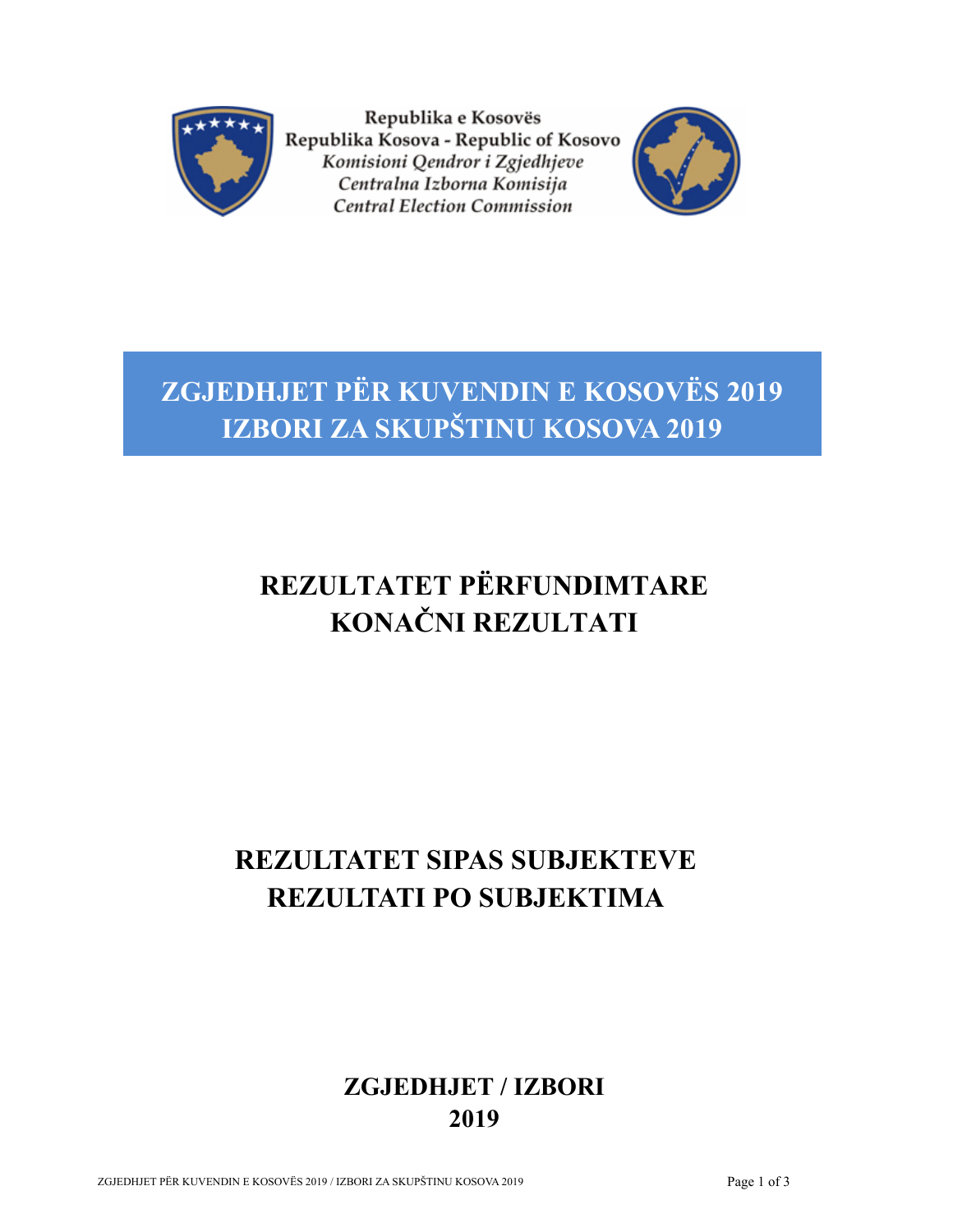

| <b>EMRI I PARTISË / NAZIV PARTIJE</b>                                | VOTAT/<br><b>GLASOVA</b> | PËRQINDJA/<br><b>PROCENAT</b> |
|----------------------------------------------------------------------|--------------------------|-------------------------------|
| LËVIZJA VETËVENDOSJE!                                                | 220.811                  | 26,159%                       |
| LIDHJA DEMOKRATIKE E KOSOVËS                                         | 206.458                  | 24,458%                       |
| PARTIA DEMOKRATIKE E KOSOVËS                                         | 178.645                  | 21,163%                       |
| AAK-PSD KOALICIONI 100% KOSOVË                                       | 96.883                   | 11,477%                       |
| SRPSKA LISTA                                                         | 57.015                   | 6,754%                        |
| NISMA SOCIALDEMOKRATE – ALEANCA KOSOVA E RE – PARTIA E<br>DREJTËSISË | 42.072                   | 4,984%                        |
| KOALICIJA VAKAT                                                      | 7.081                    | 0,839%                        |
| KOSOVA DEMOKRATIK TÜRK PARTISI                                       | 6.767                    | 0,802%                        |
| PARTIA LIBERALE EGJIPTIANE                                           | 4.881                    | 0,578%                        |
| NOVA DEMOKRATSKA STRANKA                                             | 3.934                    | 0,466%                        |
| PARTIA E ASHKALINJËVE PËR INTEGRIM                                   | 3.102                    | 0,367%                        |
| <b>FJALA</b>                                                         | 2.850                    | 0,338%                        |
| PARTIA DEMOKRATIKE E ASHKANLIVE TË KOSOVËS                           | 1.957                    | 0,232%                        |
| SAMOSTALNA LIBERALNA STRANKA                                         | 1.855                    | 0,220%                        |